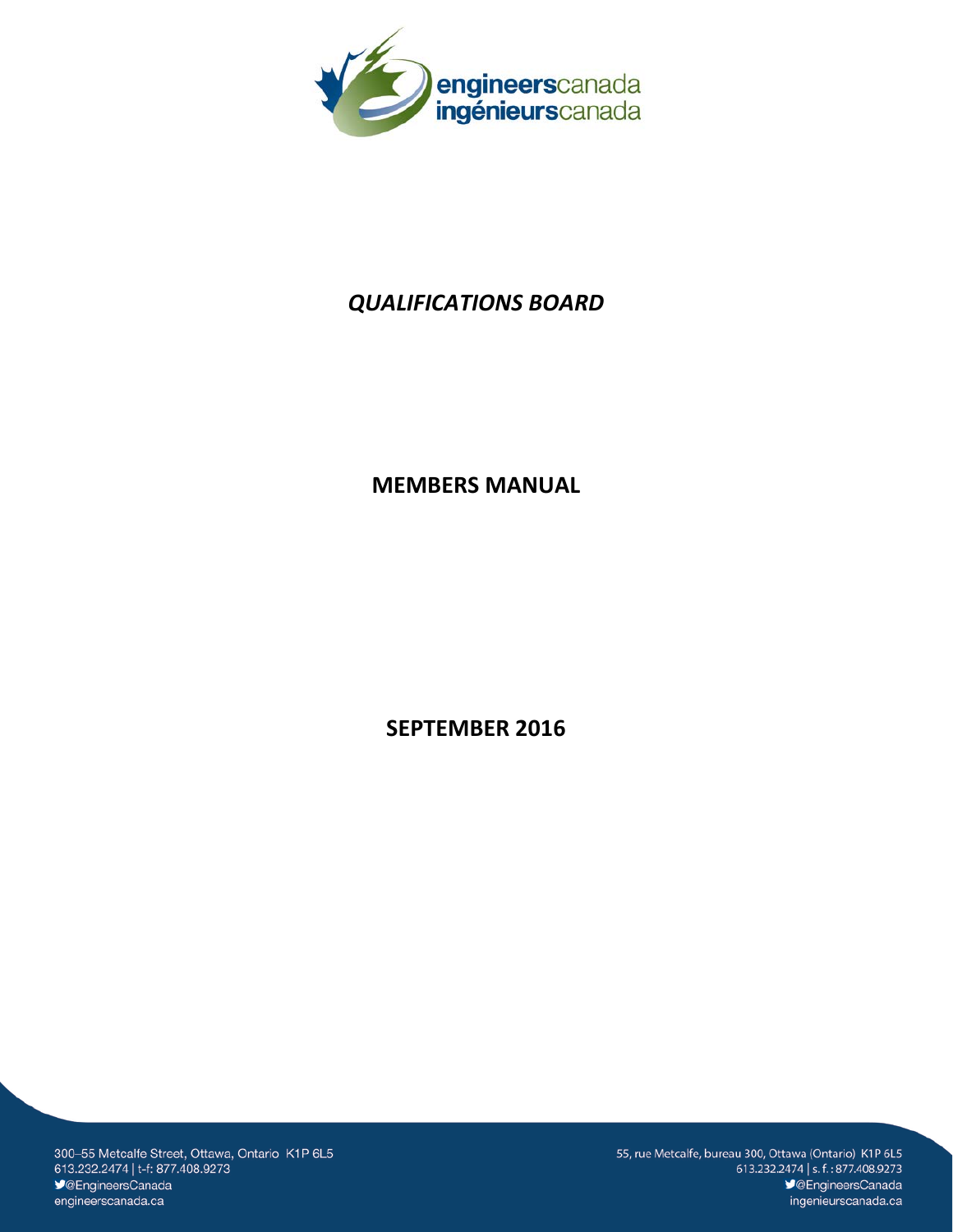## **Introduction**

This manual is intended to guide volunteers who are members of the Canadian Engineering Qualifications Board (the *Qualifications Board*, or *QB*) to understand their role as part of the QB. The volunteers are the heart and body of the QB, and so we hope to make it as easy as possible for them to achieve the QB goals. This manual provides a brief overview of the QB, its subcommittees and provides links to the relevant governing documents. Members of the QB are advised to review it carefully and to read the governing documents as appropriate. If you have questions about the QB or your role, then please don't hesitate to contact the chair at QBChair@engineerscanada.ca.

# **Engineers Canada**

Engineers Canada is the national organization of the provincial and territorial associations that regulate the practice of engineering in Canada and license the country's 280,000 members of the engineering profession.

# **Section 1 Qualifications Board**

The Qualifications Board is a committee of the Engineers Canada Board. It is a volunteer-based organization provides national leadership and recommendations to the provincial/territorial regulators on the practice of engineering in Canada by:

- Developing new national guidelines on admission, training, practice and new areas of practice in Canada as well as maintaining the existing national guidelines and model guides.
- Developing and maintaining syllabi for the assessment for graduates of international engineering programs.
- Organizing national events where professionals in similar areas of work can share information on similar best practices.
- Conduction research, monitoring and providing advice on key issues and trends for Engineers Canada and the regulators.

The Board is supported by six subcommittees and one task force (see following section for more information). This number is current as of August 31, 2016.

## **Terms of Reference**

The Qualifications Board enhances the governing Board's effectiveness and efficiency on matters related to qualifications for, and the practice of, engineering. The entire Terms of Reference is part of the Engineers Canada Board Governance Manual. Policy GP-9.6 can be found [here.](https://www.engineerscanada.ca/sites/default/files/goverancemanual/GP-9-6-Qualifications-Board-ToR.pdf)

## **Membership**

The QB is composed of a chair, vice-chair and past-chair, and nine (9) other members with representation as follows:

Seven (7) members from various regions of the country including:

- Two members from the Atlantic provinces
- One member from Quebec
- One member from Ontario
- One member from Manitoba or Saskatchewan
- One member from Alberta or the Northwest Territories and Nunavut
- One member from British Columbia or the Yukon, and
- Two (2) members-at-large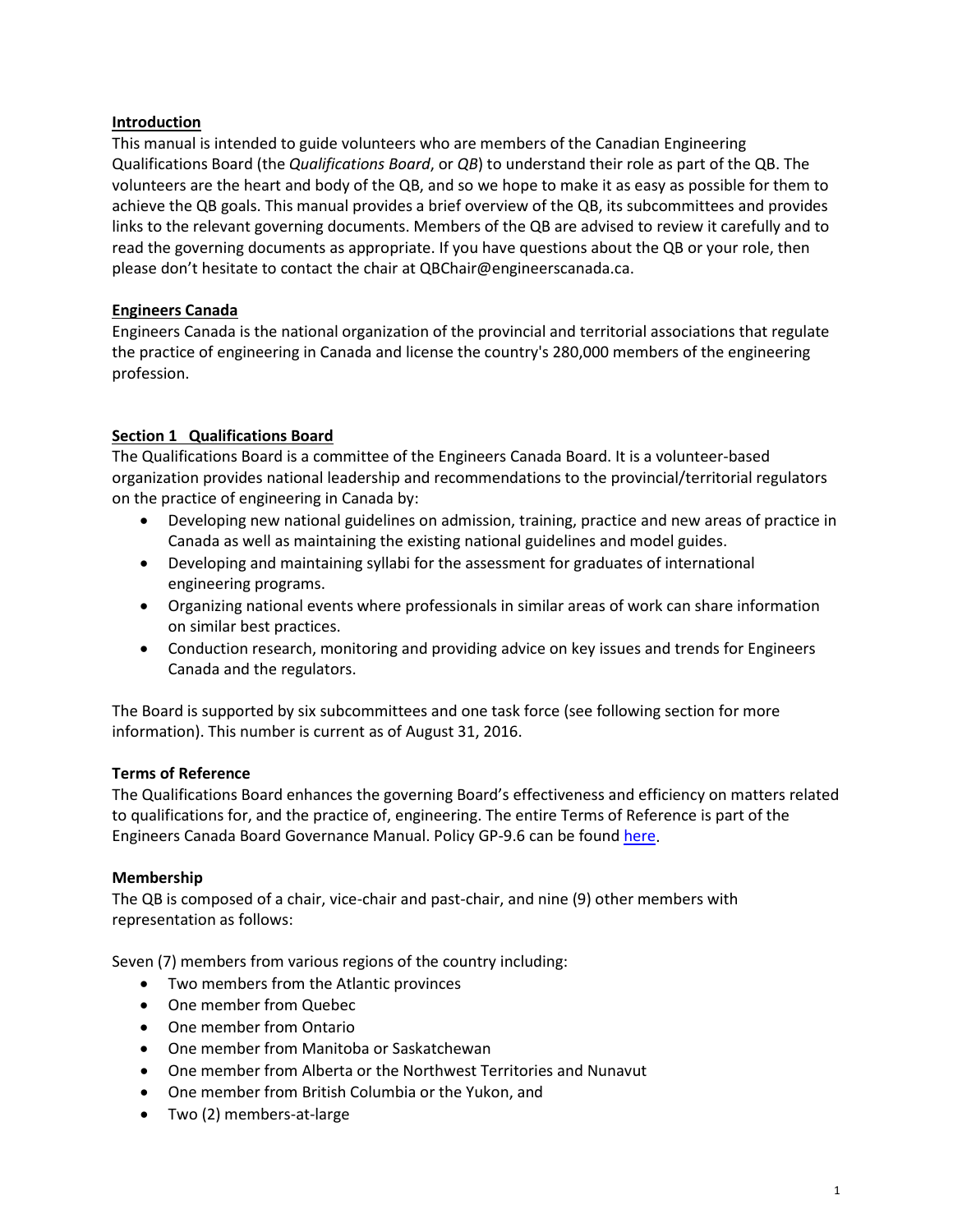All members must be engineers, registered in Canada.

| Dennis Peters, FEC, P.Eng., Ph.D. | Chair                                                 |
|-----------------------------------|-------------------------------------------------------|
| Jerry Helfrich, FEC, P.Eng.       | Vice Chair                                            |
| Paul Blanchard, FEC, P.Eng.       | Past Chair                                            |
| Frank Collins, P.Eng.             | Atlantic Provinces representative                     |
| Usha Kuruganti, Ph.D., P.Eng.     | Atlantic Provinces representative                     |
| Diane Riopel, FIC, ing.           | Québec representative                                 |
| Roydon Fraser, FEC, P.Eng.        | Ontario representative                                |
| Ian Sloman, P.Eng.                | Manitoba, Saskatchewan representative                 |
| Gary Faulkner, FEC, P.Eng.        | Albert, Northwest Territories, Nunavut representative |
| Mahmoud Mahmoud, FEC, P.Eng.      | British Columbia, Yukon Territory representative      |
| William Jackson, FEC, P.Eng.      | Member-at-large                                       |
| Ron LeBlanc, FEC, P.Eng.          | Member-at-large                                       |

# **Sub-committees/Task Forces**

QB is assisted in its work by a number of sub-committees\* and task forces. Each one is chaired by a QB member and consists of volunteers and staff from the provincial and territorial engineering regulatory bodies.

\*It is important to note that these sub-committees are often referred to as committees.

The following are the current sub-committees that assist the Qualifications Board:

## Admissions Issues Committee:

The role of this committee is to support the admissions activities of the constituent associations and to enhance the relationships between the associations, the admissions officials and the Qualifications Board .

#### Continuing Competence Committee

The role of this committee is to enhance the relationships among the constituent associations and the Qualifications Board in support of continuing professional development and continuing competence activities carried out across the country.

#### Engineer-in-Training Committee

The role of this committee is to help with student and engineer-in-training-related activities and initiatives, by developing tools and documents to facilitate the licensure of engineers-in-training and to work towards more mobility for them.

## Environment and Sustainability Committee

The role of this committee is to monitor, report and develop responses to environment, sustainability and climate change issues at the national.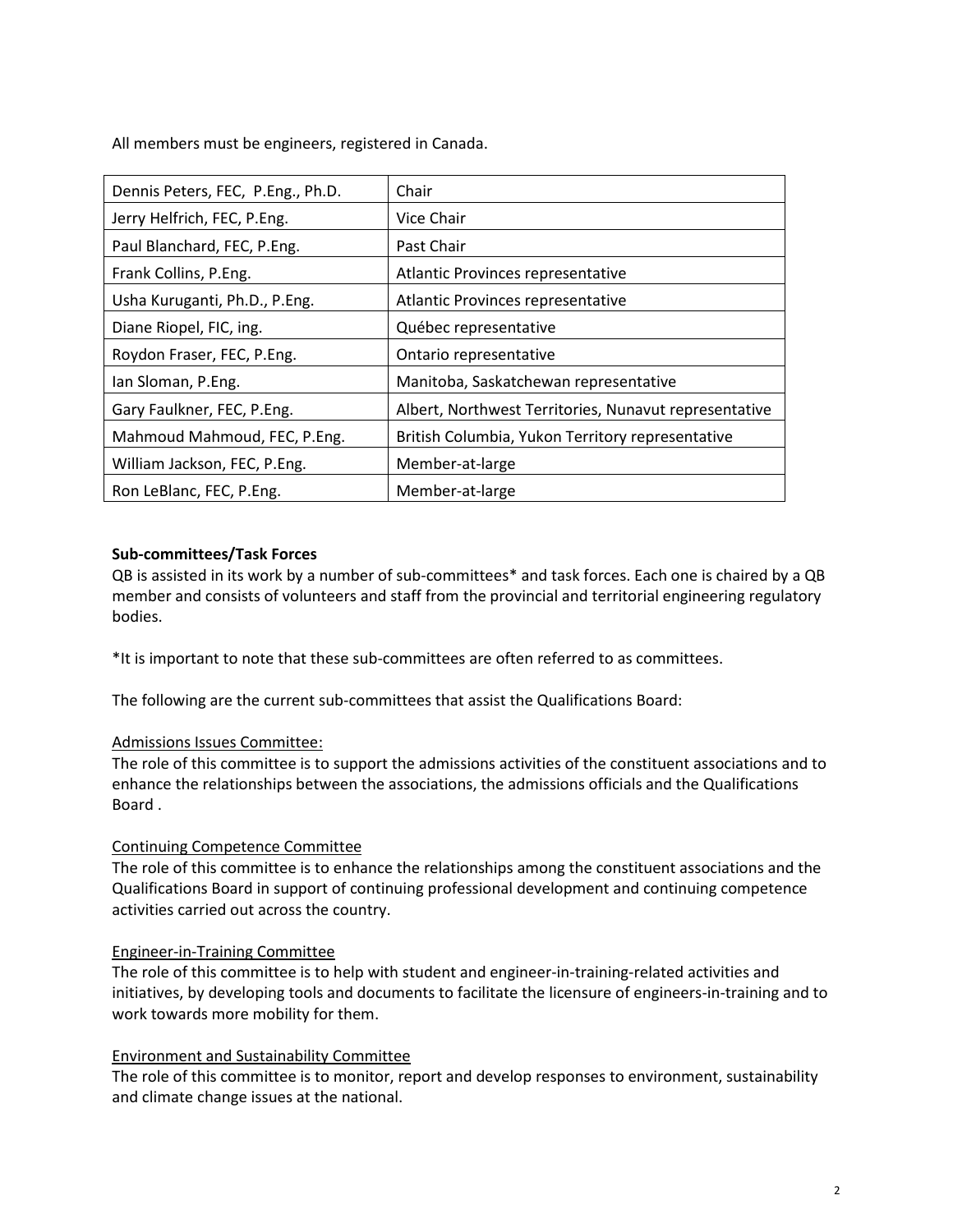## International Engineering Academic Qualifications Committee

The role of this committee is to develop and recommend criteria to assist the regulators with consistent assessment of international engineering graduates.

# Practice Committee

The role of this committee is to enhance the relationships among the regulators and the Qualifications Board in support of professional practice activities through the dissemination of best practices, interassociation knowledge exchange and the development of national model guides

# Syllabus Committee

The role of this committee is to develop and update the Examination Syllabi and their related documents, and provide a mechanism to identify and create examination syllabi for emerging technology disciplines.

Task forces are also formed as necessary to address issues identified by the Qualifications Board.

# **National guidelines**

The Qualifications Board develops national guidelines, model guides, and white papers that provide advice on regulatory practices for the provincial and territorial regulatory bodies. They exist to help the regulatory bodies use consistent practices, provide information to the public on aspects of the engineering profession and to assist individual engineers. Although the titles are similar, there is a difference between a Guideline and a Model Guide.

Model Guides are recommendations from Engineers Canada for the provincial and territorial engineering regulatory bodies. They explain current and recommended policies and best practices of the regulators and exist to help the regulators use consistent practices. They are only distributed to the regulatory bodies and are not made available to the public. They are produced as a service to the regulatory bodies, to help them educate their own licence holders or improve their own programs or services. Model guides are written so that they can be easily adapted for use as guidelines by a regulator.

A guideline is an expression of general guiding principles which have a broad basis of consensus. It provides guidance to the engineering regulators on various subjects as a means to achieve coordination among the engineering regulators.

White papers are produced for the benefit of the regulators to highlight relevant issues and potential solutions. They are only distributed to the regulators and do not represent national position statements, but may be used by regulators in formulating their own positions on the issues.

Current document topics include:

# **Professional Practice**

- Guideline on the code of ethics
- Guideline on the professional practice examination
- Guideline on the practice of professional engineering in Canada
- Good character guideline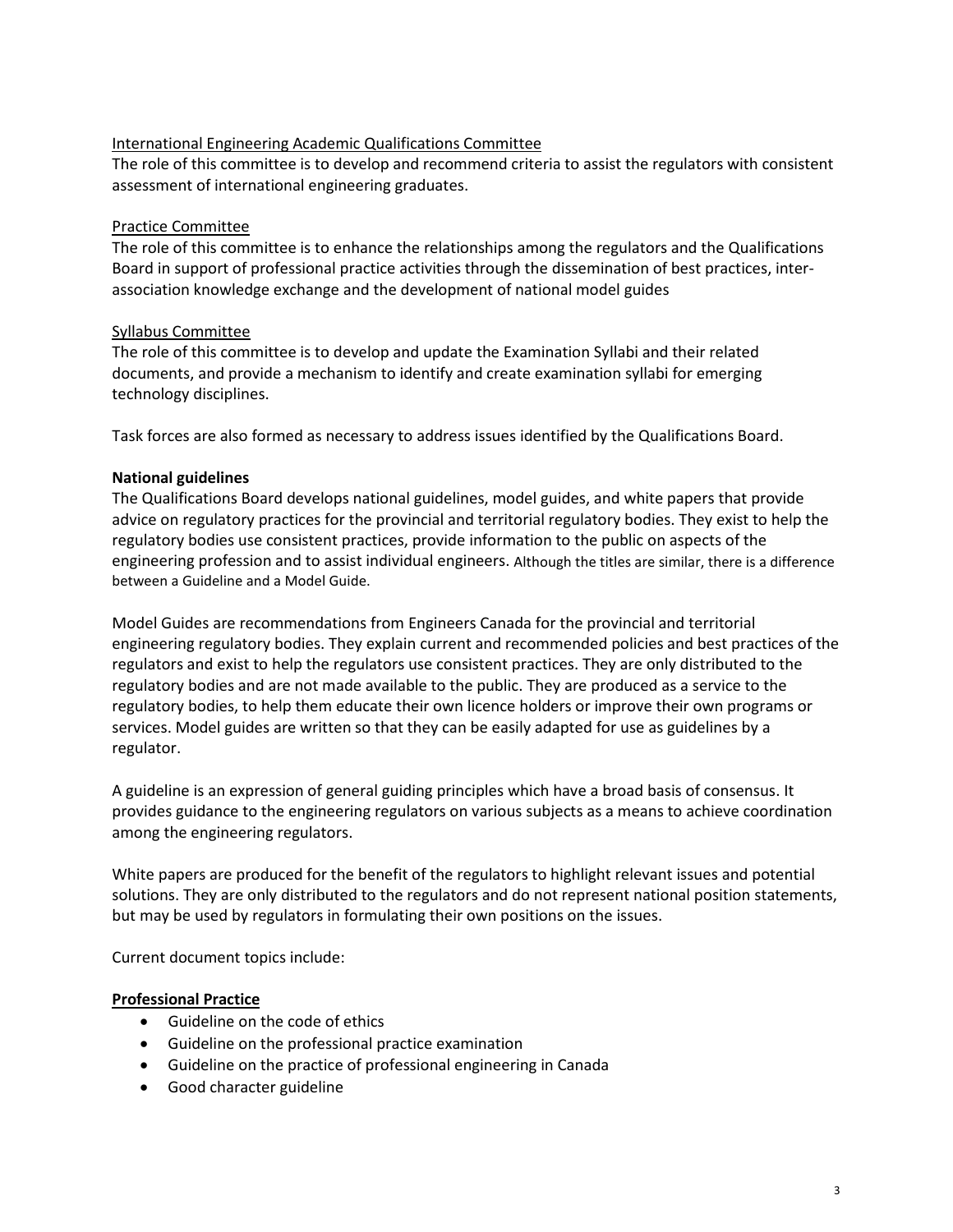## **Professional Development**

- Guideline on the continuing professional development and continuing competence for professional engineers
- Step-by-step guide for the preparation and implementation of an individual continuing professional development plan

#### **Admissions**

• Guideline on admission to the practice of engineering in Canada

#### **Engineer-in-Training**

- National guideline for engineer-in-training program
- Guideline for mentoring programs
- Guideline on assuming responsibility for the work of engineers-in-training

#### **Environment**

- Site remediation
- Principles of climate change adaptation for engineers
- National guideline on environment and sustainability

#### **Section 2 How We Work Together**

#### **Code of Conduct**

Volunteers are expected to conduct themselves in accordance with the principles found in GP - [3 Code](https://www.engineerscanada.ca/sites/default/files/goverancemanual/GP-3-Code-of-Conduct.pdf) [of Conduct.](https://www.engineerscanada.ca/sites/default/files/goverancemanual/GP-3-Code-of-Conduct.pdf) They include, among other items, loyalty to the organization, discharging duties honestly and in good faith, and interaction with the media.

QB members are required to act responsibly and with integrity and respect for Engineers Canada, stakeholders and the engineering community.

Executive members are also expected to be available to make decisions, sometimes in response to immediate requirements, making decisions on behalf of committee, attending meetings and representing Qualifications Board at various events.

In return, EC provides a constructive environment with the level of support required for the role and provide opportunities to give and receive feedback.

#### **Expectations**

QB members are valued for their knowledge, skills and expertise as well as a wide-ranging network of colleagues, regulators and peers. It is expected that they will not only use their knowledge, skills and expertise but will also *actively* seek out feedback from their networks on the various issues they examine. As well, they will promote Qualifications Board activities and products such as making presentations to regulator's annual general meetings.

As well, members will find themselves in the position of having to consider a topic from various perspectives: e.g. regional vs. national, QB vs regulator/peer group. While they are expected to represent their particular jurisdiction, it must be remembered that QB is an organization which examines the national implications of all subjects.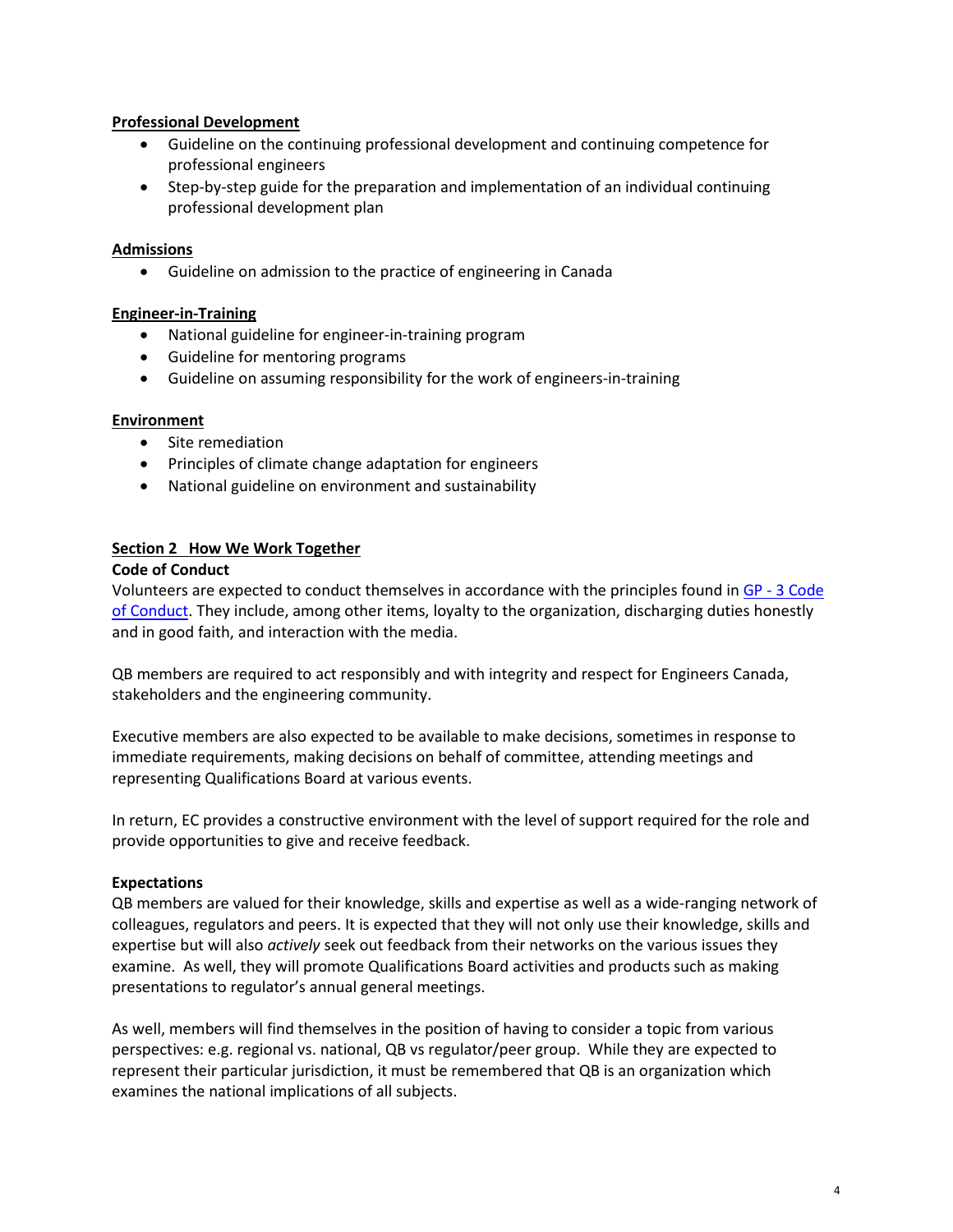QBs greatest strength is the expertise of its members working together.

## **Governance Manual**

Engineers Canada is governed by a series of corporate documents which can be found here: Governance [and Corporate Documents.](https://www.engineerscanada.ca/about/governance-and-corporate-documents)

Of particular interest to Qualifications Board are:

- GP [9.6 Qualifications Board Terms of Reference](https://www.engineerscanada.ca/sites/default/files/goverancemanual/GP-9-6-Qualifications-Board-ToR.pdf)
- GP [3 Code of Conduct](https://www.engineerscanada.ca/sites/default/files/goverancemanual/GP-3-Code-of-Conduct.pdf)
- GP [8 Board Committee and Task Force Principles](https://www.engineerscanada.ca/sites/default/files/goverancemanual/GP-8-Board-Committee-and-Task-Force-Principles.pdf)
- GP [9 Board Committee and Task Force Structure](https://www.engineerscanada.ca/sites/default/files/goverancemanual/gp-9-board-committee-and-task-force-structure.pdf)
- GP [10 Board, Committee and Volunteer Expenses](https://www.engineerscanada.ca/sites/default/files/goverancemanual/gp-10-board-committee-and-other-volunteer-expenses.pdf)

# **Travel and Expenses Policy**

Volunteers are authorized to incur expenses related to meetings in accordance with [GP-10 Board,](https://www.engineerscanada.ca/sites/default/files/goverancemanual/gp-10-board-committee-and-other-volunteer-expenses.pdf)  [Committee and Other Volunteer Expenses.](https://www.engineerscanada.ca/sites/default/files/goverancemanual/gp-10-board-committee-and-other-volunteer-expenses.pdf) This document provides information on what expenses are acceptable as well as travel, accommodations, meals and making an expense claim. An expense form can be found on the Engineers Canada website [here.](https://www.engineerscanada.ca/expense-claim-policy)

## **Collaboration Space**

An online workspace has been created to facilitate the sharing and editing of documents. All QB and subcommittee members have access to this space and should check it on a regular basis. The web page is at thi[s link.](https://collaborate.engineerscanada.ca/workspaces/871341/signin)

To register, please contact Mélanie Ouellette, MA, MBA, Practice Lead, Qualifications at [melanie.ouellette@engineerscanada.ca.](mailto:melanie.ouellette@engineerscanada.ca)

## **Robert's Rules of Orders**

Robert's Rules of Orders is the guide used by QB for conducting meetings and making decisions as a group. The edition used is the most current one which was published in 2011.